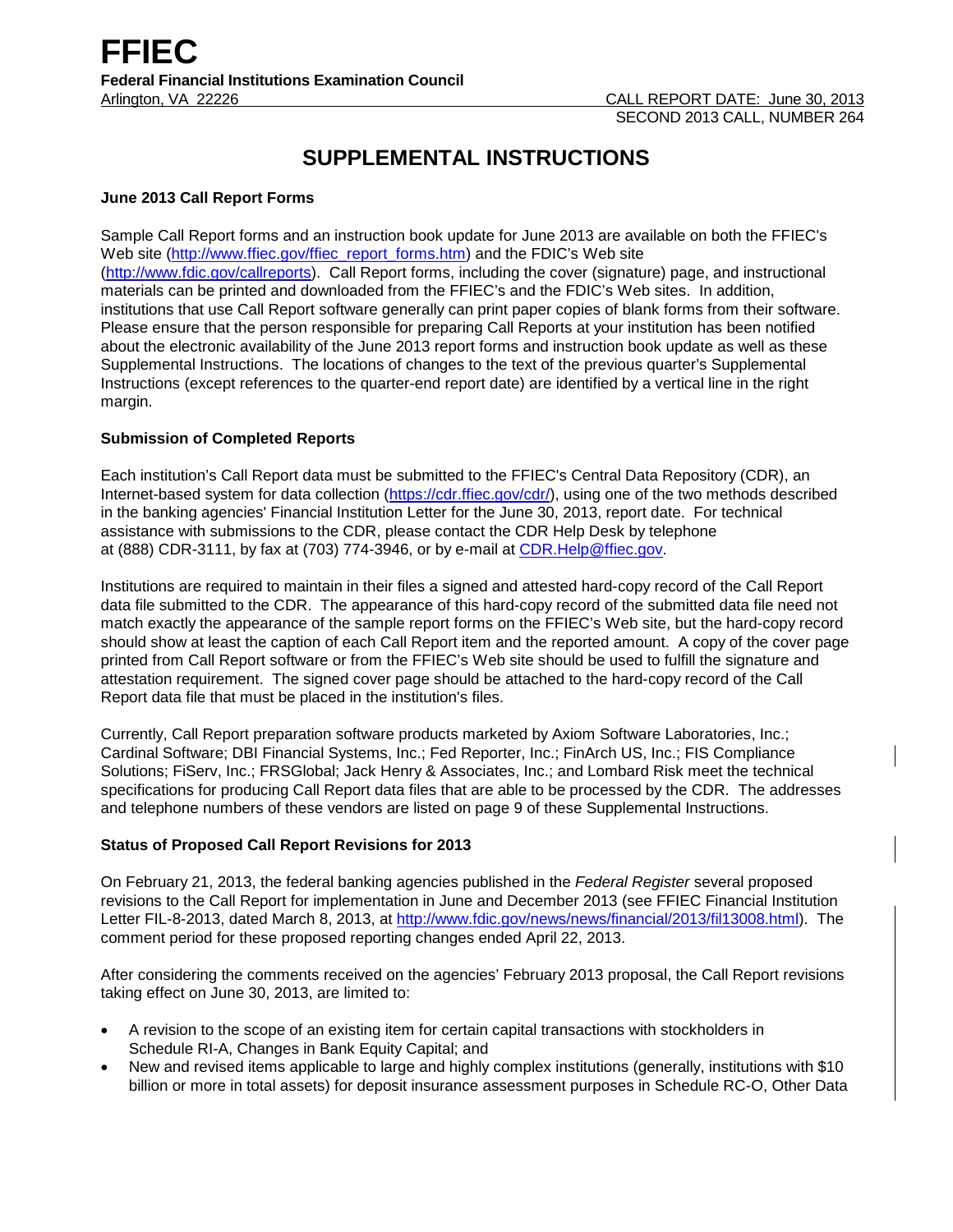for Deposit Insurance and FICO Assessments, and, for such institutions with foreign offices, in Schedule RC-C, Part I, Loans and Leases.

The FFIEC and the agencies are continuing to evaluate the remaining changes proposed in February 2013 in light of the comments received. As previously announced by the FFIEC (see FIL-24-2013, dated June 6, 2013, at [http://www.fdic.gov/news/news/financial/2013/fil13024.html\)](http://www.fdic.gov/news/news/financial/2013/fil13024.html), any new reporting requirements resulting from the remaining proposed changes would take effect no earlier than December 31, 2013, or March 31, 2014, depending on the change.

## **Determining the Fair Value of Derivatives**

Accounting Standards Codification (ASC) Topic 820, Fair Value Measurement (formerly FASB Statement No. 157, "Fair Value Measurements"), defines fair value and establishes a framework for measuring fair value. As stated in ASC Topic 820, fair value is a market-based measurement, not an entity-specific measurement, and the fair value of a derivative position should be measured using the assumptions that market participants would use when pricing that position, including assumptions about risk. An entity should select inputs that are consistent with the characteristics of the derivative position that market participants would take into account in a transaction for the derivative asset or liability. In the absence of a Level 1 input, an entity should apply an adjustment, such as a premium or discount, when market participants would do so when determining the fair value of a derivative position, consistent with the unit of account. For derivatives, the unit of account generally is the individual transaction unless an entity has made an accounting policy decision to apply the exception in ASC Topic 820 pertaining to measuring the fair value of a group of financial instruments the entity manages on the basis of its net exposure to either market risks or credit risk.

When measuring the fair value of a derivative position that has a bid-ask spread, ASC Topic 820 does not preclude the use of mid-market pricing or other pricing conventions as a practical expedient for measuring the fair value within the bid-ask spread. An entity should determine the price within the bid-ask spread that is most representative of fair value, which is the price that would be received to sell the asset or paid to transfer the liability (i.e., an exit price), based on assumptions a market participant would use in a similar circumstance. An institution should maintain documented policies for determining the point within the bid-ask spread that is most representative of fair value and consistently apply those policies.

An entity is expected to apply all of its valuation policies and techniques for measuring fair value consistently over time. Nevertheless, ASC Topic 820 acknowledges that a change in valuation technique from one methodology to another that results in an equally or more representative measure of the fair value of a derivative position may be appropriate. However, it would be inappropriate for an entity to alter its valuation methodology or policies to achieve a desired financial reporting outcome. An example of an inappropriate change in valuation methodology that would result in a fair value estimate that would not be representative of a derivative position's exit price would be for an entity to migrate from a mid-market pricing convention to using a price within the bid-ask spread that is more advantageous to the entity to offset the impact of adverse changes in market prices or otherwise mask losses.

Unless its fair value measurement is categorized within Level 1, if there has been a change in valuation technique for a derivative position, ASC Topic 820 requires an entity to disclose that change and the reasons for making it in the notes to financial statements prepared in accordance with U.S. generally accepted accounting principles.

#### **Prepaid Deposit Insurance Assessments**

In November 2009, the FDIC adopted a final rule requiring insured depository institutions (except those that are exempted) to prepay an FDIC-determined estimate of their quarterly risk-based deposit insurance assessments for the fourth quarter of 2009, and for all of 2010, 2011, and 2012, on December 30, 2009. As required by the FDIC's 2009 regulation establishing the prepaid deposit insurance assessment program, this program ended with the 13th and final application of prepaid assessments to the quarterly deposit insurance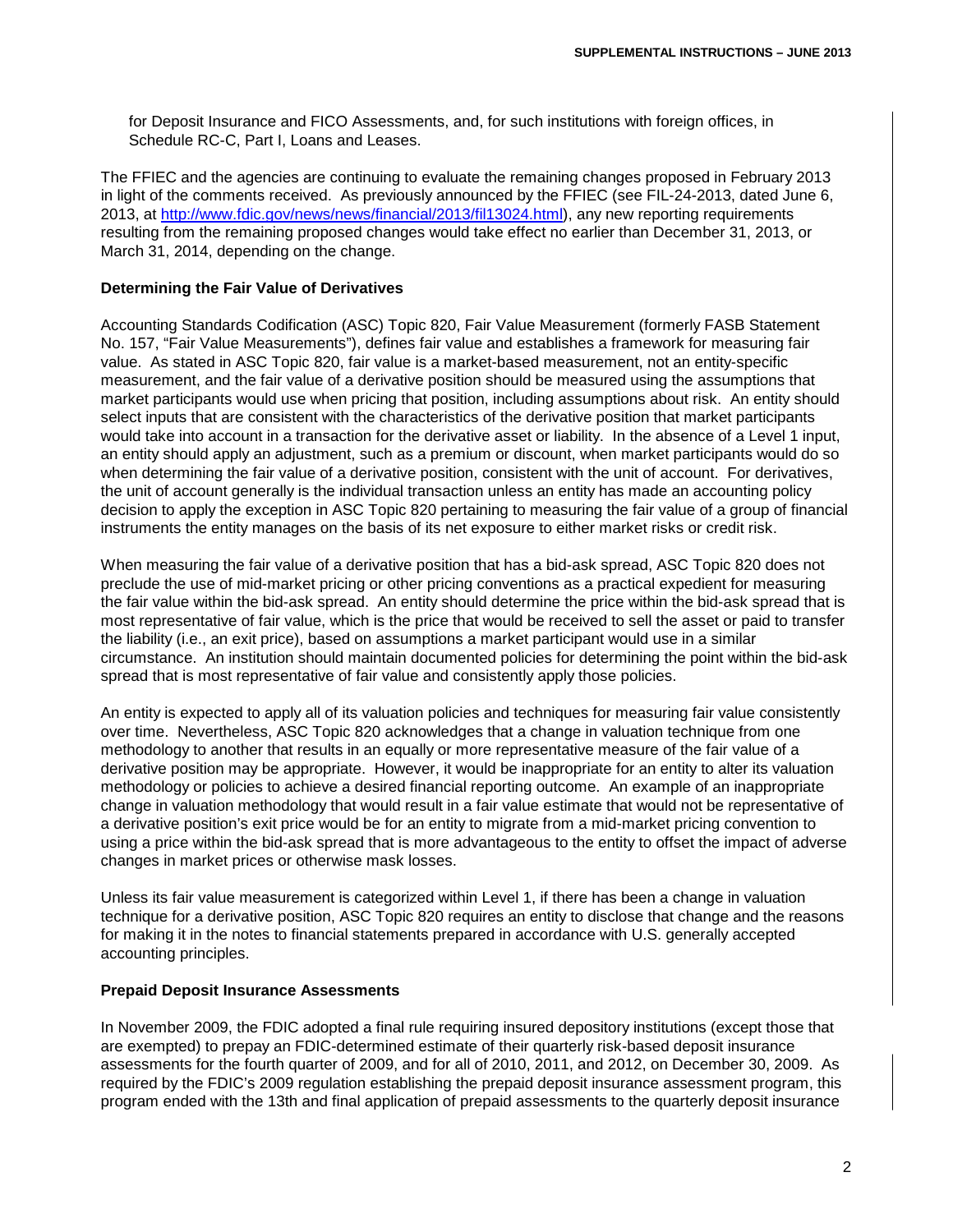assessments payable on March 29, 2013. The FDIC issued refunds of any unused prepaid deposit insurance assessments on June 28, 2013, in the manner described below.

On June 28, 2013, each institution owed the FDIC its deposit insurance assessment for the first quarter of 2013 (plus its quarterly Financing Corporation assessment) and the FDIC owed the institution any unused prepaid deposit insurance assessment balance shown on the Summary Statement of Assessment Credits in the institution's Quarterly Certified Statement Invoice packet for the October 1 through December 31, 2012, Insurance Period, which was available on FDIC*connect* as of March 15, 2013. (However, the unused prepaid balance shown in that invoice packet was subject to change if an institution filed amended Call Reports that resulted in changes to its deposit insurance for any of the previous 13 quarters.) The amount of each institution's first quarter 2013 deposit insurance assessment payable on June 28, 2013, was offset by the amount of any unused prepaid assessment balance due the institution on that date. Each institution was billed or refunded the net difference between these two amounts on June 28, 2013, by automated clearing house debit or credit.

With the end of the prepaid deposit insurance assessment program, no institution will have a prepaid assessments asset to include on its Call Report balance sheet for June 30, 2013, and Schedule RC-F, item 6.f, "Prepaid deposit insurance assessments," has been removed from the Call Report this quarter. Accordingly, each institution should ensure that it closes out its prepaid assessments asset account (to a zero balance) as of June 28, 2013, by eliminating any balance remaining in this account after recognizing the effect of any unused prepaid assessments being refunded by the FDIC. An immaterial adjustment to eliminate a remaining account balance should be reported as an adjustment to the 2013 year-to-date deposit insurance assessment expense. If the adjustment is material, any portion attributable to a difference in the institution's accrued estimate of and its actual first quarter 2013 deposit insurance assessment expense should be reported as an adjustment to the 2013 year-to-date assessment expense and the remainder should be reported as an accounting error correction, net of applicable income taxes, in Schedule RI-A, item 2, and described in Schedule RI-E, item 4.

Each institution should record the estimated expense for its deposit insurance assessment for the second quarter of 2013, which will be payable to the FDIC on September 30, 2013, through a charge to expense during the second quarter and a corresponding credit to an accrued expense payable. The year-to-date deposit insurance assessment expense for 2013 should be reported in Schedule RI, item 7.d, "Other noninterest expense."

For further information on the FDIC's prepaid assessments final rule, institutions should refer to FDIC Financial Institution Letter (FIL) 63-2009 at [http://www.fdic.gov/news/news/financial/2009/fil09063.html.](http://www.fdic.gov/news/news/financial/2009/fil09063.html) For further guidance on reporting regular quarterly deposit insurance assessments, institutions should refer to the Call Report Supplemental Instructions for September 30, 2009, at [http://www.ffiec.gov/PDF/FFIEC\\_forms/FFIEC031\\_041\\_suppinst\\_200909.pdf.](http://www.ffiec.gov/PDF/FFIEC_forms/FFIEC031_041_suppinst_200909.pdf)

## **"Purchased" Loans Originated By Others**

When acquiring loans originated by others, institutions should consider whether the transaction should be accounted for as a purchase of the loans or as a secured borrowing (i.e., a loan to the originator) in accordance with ASC Topic 860, Transfers and Servicing (formerly FASB Statement No. 140, "Accounting for Transfers and Servicing of Financial Assets and Extinguishments of Liabilities," as amended). For the transaction to qualify as a sale by the originator to the acquiring institution, certain conditions must be met:

- First, unless the transfer is of an entire financial asset, the transferred portion of the financial asset must meet the definition of a participating interest.
- Second, the transfer must meet all of the conditions set forth in ASC Subtopic 860-10 to demonstrate that the transferor has surrendered control over the transferred financial assets.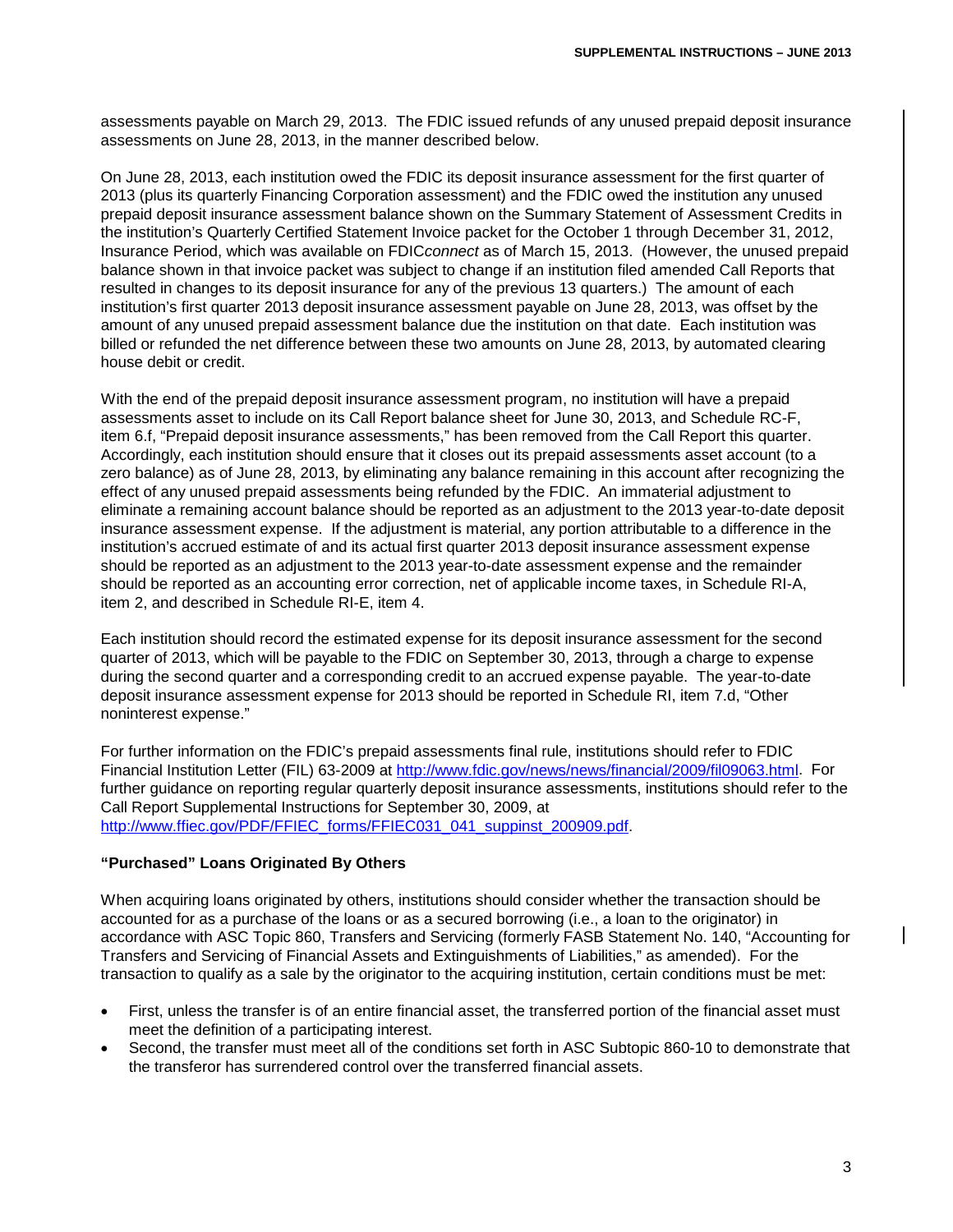For example, some institutions have entered into various residential mortgage loan purchase programs. These programs often function like traditional warehouse lines of credit; however, in some cases, the mortgage loan transfers are legally structured as purchases by the institution rather than as pledges of collateral to secure the funding. Under these programs, an institution provides funding to a mortgage loan originator while simultaneously obtaining an interest in the mortgage loans subject to a takeout commitment. A takeout commitment is a written commitment from an approved investor (generally, an unrelated third party) to purchase one or more mortgage loans from the originator.

Although the facts and circumstances of each program must be carefully evaluated to determine the appropriate accounting, an institution should generally account for a mortgage purchase program with continuing involvement by the originator, including takeout commitments, as a secured borrowing with pledge of collateral, i.e., a loan to the originator secured by the residential mortgage loans, rather than a purchase of mortgage loans.

When loans obtained in a mortgage purchase program do not qualify for sale accounting, the financing provided to the originator (if not held for trading purposes) should be reported in Call Report Schedule RC-C, part I, item 9.a, "Loans to nondepository financial institutions," and on the balance sheet in Schedule RC, item 4.a, "Loans and leases held for sale," or item 4.b, "Loans and leases, net of unearned income," as appropriate. For risk-based capital purposes, a loan to a mortgage loan originator secured by residential mortgages that is reported in Schedule RC-C, part I, item 9.a, should be assigned a 100 percent risk weight and included in column F of Schedule RC-R, item 38 or 39, based on its balance sheet classification.

## **Noninterest-bearing Transaction Accounts of More than \$250,000**

Memorandum items 5.a and 5.b of Call Report Schedule RC-O collect data on the amount and number of noninterest-bearing transaction accounts of more than \$250,000. Although the temporary unlimited deposit insurance on these accounts ended on December 31, 2012, the agencies are monitoring the behavior of these deposit accounts following the change in insurance coverage. Accordingly, the agencies will collect these Memorandum items through the December 31, 2013, report date. The Memorandum items will then be eliminated.

Institutions with \$1 billion more or more in total assets should ensure that the amount reported for "Estimated amount of uninsured deposits (in domestic offices of the bank and in insured branches in Puerto Rico and U.S. territories and possessions), including related interest accrued and unpaid" (Schedule RC-O, Memoranda item 2), reflects the expiration of the temporary unlimited deposit insurance on noninterestbearing transaction accounts of more than \$250,000. Additionally, if an institution's uninsured deposit estimate in its March 31, 2013, Call Report did not reflect the expiration of the unlimited deposit insurance coverage on these accounts, the institution should amend its March 31, 2013, estimate if the adjustment would be material.

## **Market Risk Capital Rules**

In August 2012, the agencies published a joint final rule revising their market risk capital rules effective January 1, 2013. The joint final rule modified the definition of a covered position, revised the calculation of the measure for market risk, and eliminated Tier 3 capital. Institutions subject to the market risk capital rules should report their market risk equivalent assets in item 58 of Schedule RC-R, Regulatory Capital, in accordance with the revised rules. Item 19 of Schedule RC-R, "Tier 3 capital allocated for market risk," has been removed from the schedule this quarter. The instruction book updates for this quarter and March 2013 include revisions to the portions of the instructions for Schedule RC-R affected by the revised market risk capital rules.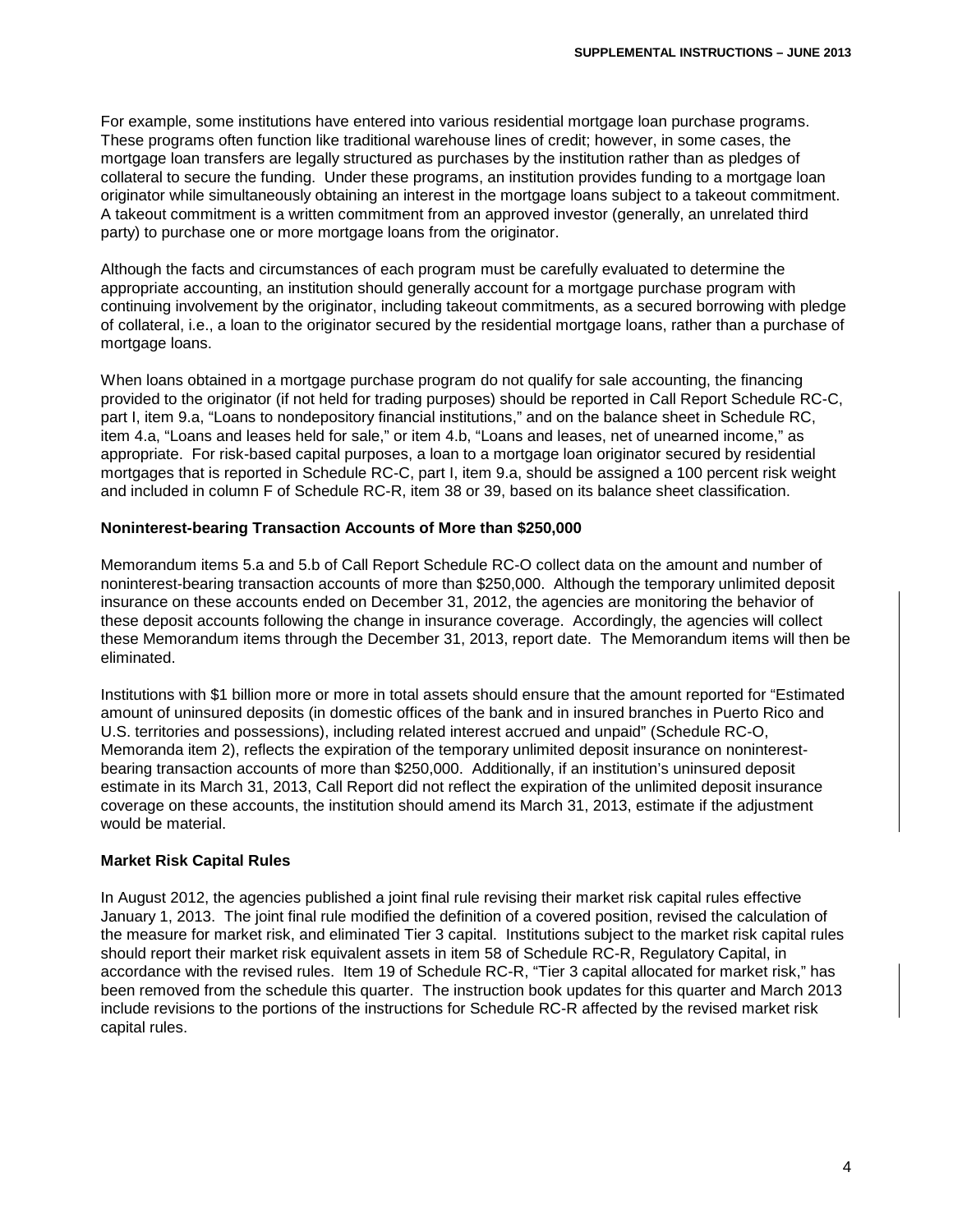#### **Indemnification Assets and Accounting Standards Update No. 2012-06**

In October 2012, the FASB issued Accounting Standards Update (ASU) No. 2012-06, "Subsequent Accounting for an Indemnification Asset Recognized at the Acquisition Date as a Result of a Government-Assisted Acquisition of a Financial Institution," to address the subsequent measurement of an indemnification asset recognized in an acquisition of a financial institution that includes an FDIC loss-sharing agreement. This ASU amends ASC Topic 805, Business Combinations (formerly FASB Statement No. 141 (revised 2007),"Business Combinations"), which includes guidance applicable to FDIC-assisted acquisitions of failed institutions.

Under the ASU, when an institution experiences a change in the cash flows expected to be collected on an FDIC loss-sharing indemnification asset because of a change in the cash flows expected to be collected on the assets covered by the loss-sharing agreement, the institution should account for the change in the measurement of the indemnification asset on the same basis as the change in the assets subject to indemnification. Any amortization of changes in the value of the indemnification asset should be limited to the lesser of the term of the indemnification agreement and the remaining life of the indemnified assets.

The ASU is effective for fiscal years, and interim periods within those fiscal years, beginning on or after December 15, 2012. Early adoption of the ASU is permitted. For institutions with a calendar year fiscal year, the ASU took effect January 1, 2013. The ASU's provisions should be applied prospectively to any new indemnification assets acquired after the date of adoption and to indemnification assets existing as of the date of adoption arising from an FDIC-assisted acquisition of a financial institution. Institutions with indemnification assets arising from FDIC loss-sharing agreements are expected to adopt ASU 2012-06 for Call Report purposes in accordance with the effective date of this standard.

For additional information, institutions should refer to ASU 2012-06, which is available at [http://www.fasb.org/jsp/FASB/Page/SectionPage&cid=1176156316498.](http://www.fasb.org/jsp/FASB/Page/SectionPage&cid=1176156316498)

#### **Troubled Debt Restructurings and Current Market Interest Rates**

Many institutions are restructuring or modifying the terms of loans through workout programs, renewals, extensions, or other means to provide payment relief for borrowers who have suffered deterioration in their financial condition. Such loan restructurings may include, but are not limited to, reductions in principal or accrued interest, reductions in interest rates, and extensions of the maturity date. Modifications may be executed at the original contractual interest rate on the loan, a current market interest rate, or a below-market interest rate. Many of these loan modifications meet the definition of a troubled debt restructuring (TDR).

The TDR accounting and reporting standards are set forth in ASC Subtopic 310-40, Receivables – Troubled Debt Restructurings by Creditors (formerly FASB Statement No. 15, "Accounting by Debtors and Creditors for Troubled Debt Restructurings," as amended). This guidance specifies that a restructuring of a debt constitutes a TDR if, at the date of restructuring, the creditor for economic or legal reasons related to a debtor's financial difficulties grants a concession to the debtor that it would not otherwise consider. The creditor's concession may include a restructuring of the terms of a debt to alleviate the burden of the debtor's near-term cash requirements, such as a modification of terms to reduce or defer cash payments required of the debtor in the near future to help the debtor attempt to improve its financial condition and eventually be able to pay the creditor.

The stated interest rate charged to the borrower after a loan restructuring may be greater than or equal to interest rates available in the marketplace for similar types of loans to nontroubled borrowers at the time of the restructuring. Some institutions have concluded that these restructurings are not TDRs; however, this conclusion may be inappropriate. In reaching this conclusion, these institutions may not have considered all of the facts and circumstances associated with the loan modification besides the interest rate. An interest rate on a modified loan greater than or equal to those available in the marketplace for similar loans to nontroubled borrowers does not in and of itself preclude a modification from being designated as a TDR.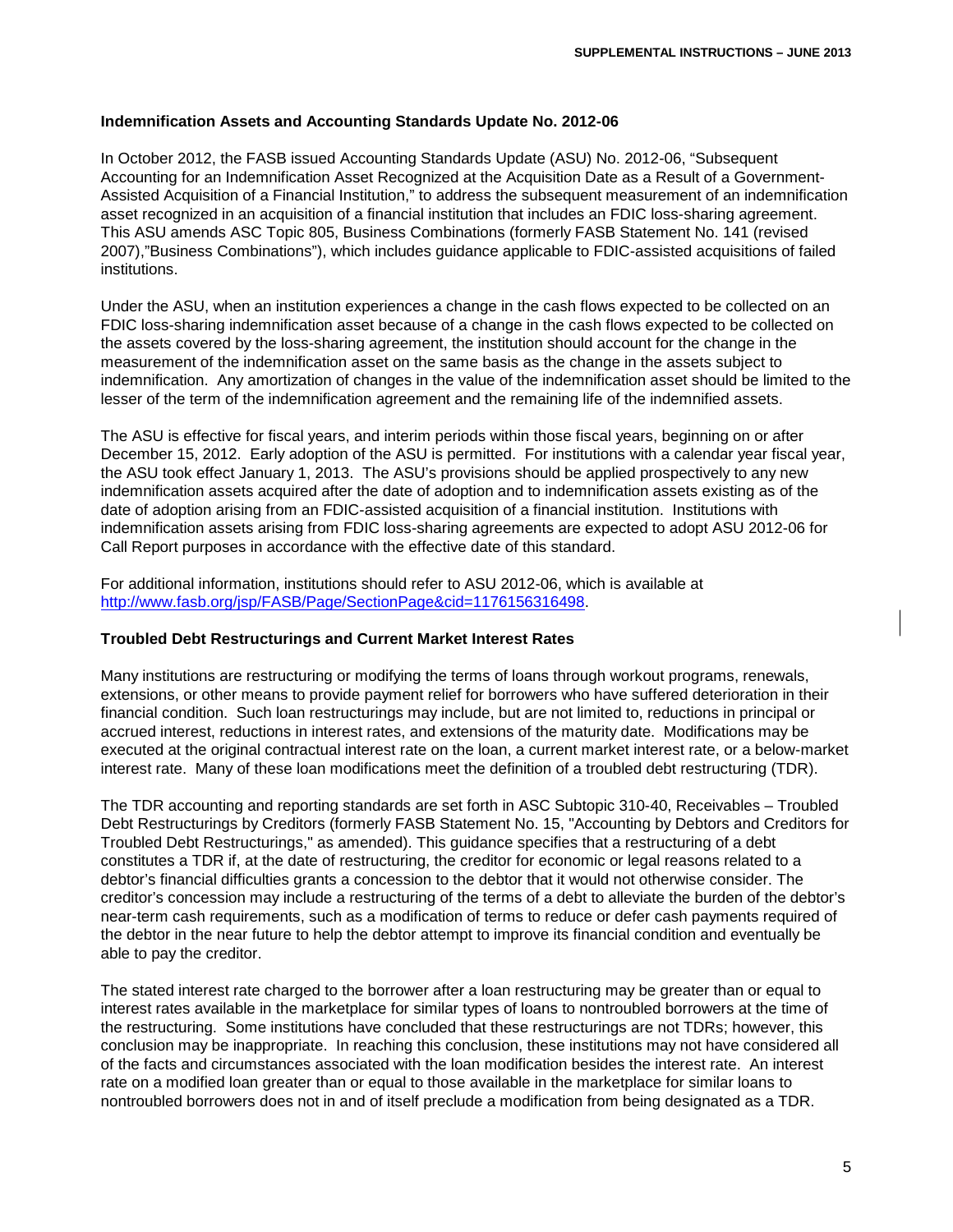Rather, when evaluating a loan modification to a borrower experiencing financial difficulties, an analysis of all facts and circumstances is necessary to determine whether the institution has made a concession to the borrower with respect to the market interest rate or has made some other type of concession that could trigger TDR accounting and disclosure (for example, terms or conditions outside of the institution's policies or common market practices). If TDR accounting and disclosure is appropriate, the institution must determine how the modified or restructured loan should be reported in the Call Report.

Generally, a restructured loan yields a current market interest rate if the restructuring agreement specifies an interest rate greater than or equal to the rate that the institution was willing to accept at the time of the restructuring for a new loan with comparable risk. A restructured loan does not yield a market interest rate simply because the interest rate charged under the restructuring agreement has not been reduced. In addition, when a modification results in an increase (either temporary or permanent) in the contractual interest rate, the increased interest rate cannot be presumed to be an interest rate that is at or above market. Therefore, in determining whether a loan has been modified at a market interest rate, an institution should analyze the borrower's current financial condition and compare the rate on the modified loan to rates the institution would charge customers with similar financial characteristics on similar types of loans. This determination requires the use of judgment and should include an analysis of credit history and scores, loanto-value ratios or other collateral protection, the borrower's ability to generate cash flow sufficient to meet the repayment terms, and other factors normally considered when underwriting and pricing loans.

Likewise, a change in the interest rate on a modified or restructured loan does not necessarily mean that the modification is a TDR. For example, a creditor may lower the interest rate to maintain a relationship with a debtor that can readily obtain funds from other sources. To be a TDR, the borrower must also be experiencing financial difficulties. The evaluation of whether a borrower is experiencing financial difficulties is based upon individual facts and circumstances and requires the use of judgment when determining if a modification of the borrower's loan should be accounted for and reported as a TDR.

In the Call Report, until a loan that is a TDR is paid in full or otherwise settled, sold, or charged off, the loan must be reported in the appropriate loan category in Schedule RC-C, part I, items 1 through 9, and in the appropriate loan category in:

- Schedule RC-C, part I, Memorandum item 1, if it is in compliance with its modified terms, or
- Schedule RC-N, Memorandum item 1, if it is not in compliance with its modified terms.

However, a loan that is a TDR (for example, because of a modification that includes a reduction in principal) that yields a market interest rate at the time of restructuring and is in compliance with its modified terms need not continue to be reported as a TDR in Schedule RC-C, part I, Memorandum item 1, in calendar years after the year in which the restructuring took place. To be considered in compliance with its modified terms, a loan that is a TDR must be in accrual status and must be current or less than 30 days past due on its contractual principal and interest payments under the modified repayment terms.

A loan restructured in a TDR is an impaired loan. Thus, all TDRs must be measured for impairment in accordance with ASC Subtopic 310-10, Receivables – Overall (formerly FASB Statement No. 114, "Accounting by Creditors for Impairment of a Loan," as amended), and the Glossary entry for "Loan Impairment." Consistent with ASC Subtopic 310-10, TDRs may be aggregated and measured for impairment with other impaired loans that share common risk characteristics by using historical statistics, such as average recovery period and average amount recovered, along with a composite effective interest rate. The outcome of applying such an aggregation approach must be consistent with the impairment measurement methods prescribed in ASC Subtopic 310-10 and the "Loan Impairment" Glossary entry for loans that are individually considered impaired (i.e., the present value of expected future cash flows discounted at the loan's original effective interest rate or the loan's observable market price if the loan is not collateral dependent; the fair value of the collateral – less estimated costs to sell, if appropriate – if the loan is collateral dependent). Thus, an institution applying the aggregation approach to TDRs should not use the measurement method prescribed in ASC Subtopic 450-20, Contingencies – Loss Contingencies (formerly FASB Statement No. 5,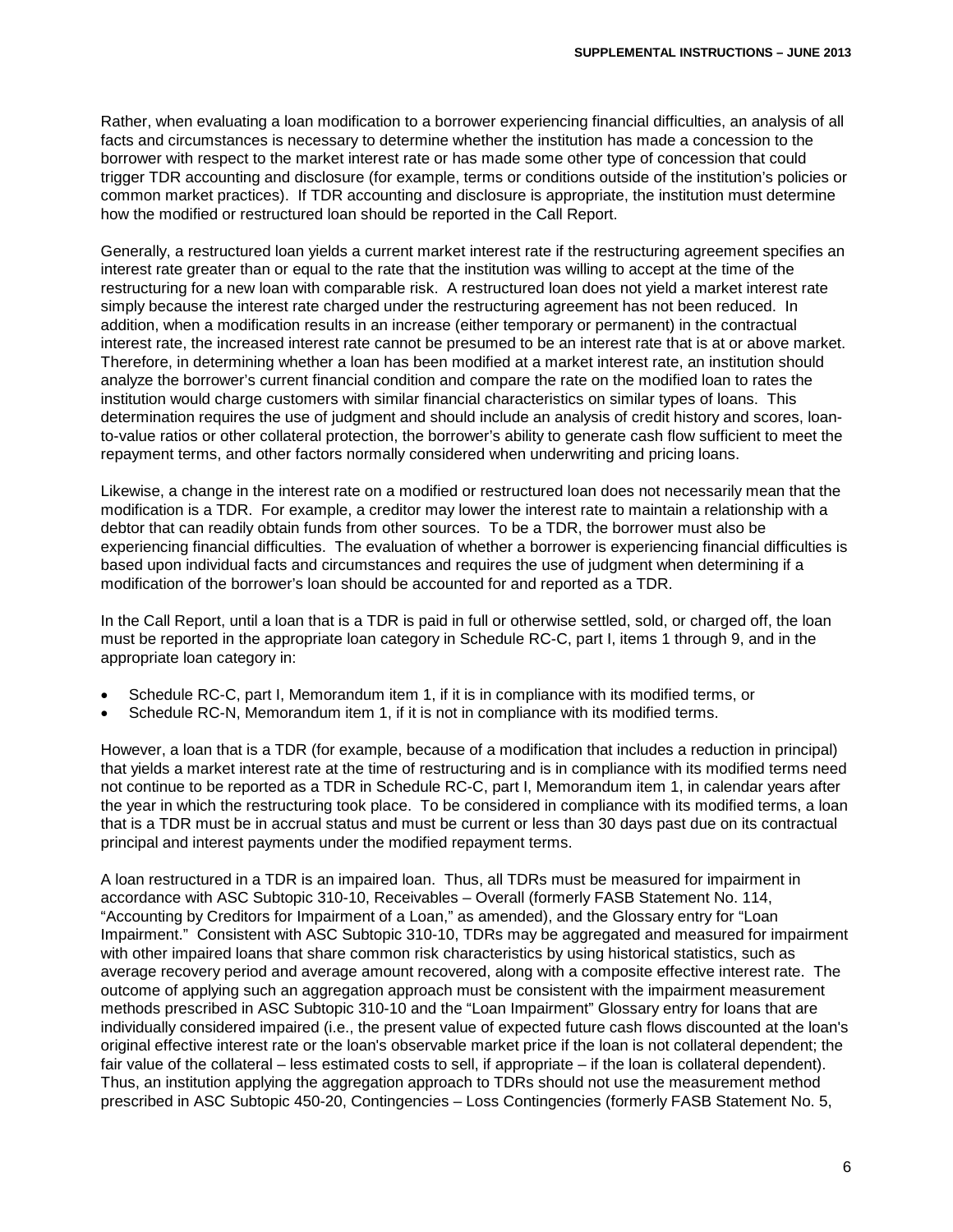"Accounting for Contingencies") for loans not individually considered impaired that are collectively evaluated for impairment. When a loan not previously considered individually impaired is restructured and determined to be a TDR, absent a partial charge-off, it generally is not appropriate for the impairment estimate on the loan to decline as a result of the change from the impairment measurement method prescribed in ASC Subtopic 450-20 to the methods prescribed in ASC Subtopic 310-10.

For further information, see the Glossary entry for "Troubled Debt Restructurings" and the instructions for Schedules RC-C, part I, and RC-N.

## **Troubled Debt Restructurings and Accounting Standards Update No. 2011-02**

In April 2011, the FASB issued Accounting Standards Update (ASU) No. 2011-02, "A Creditor's Determination of Whether a Restructuring Is a Troubled Debt Restructuring," to provide additional guidance to help creditors determine whether a concession has been granted to a borrower and whether a borrower is experiencing financial difficulties. The guidance is also intended to reduce diversity in practice in identifying and reporting TDRs. This ASU was effective for public companies for interim and annual periods beginning on or after June 15, 2011, and should have been applied retrospectively to the beginning of the annual period of adoption for purposes of identifying TDRs. The measurement of impairment for any newly identified TDRs resulting from retrospective application should have been applied prospectively in the first interim or annual period beginning on or after June 15, 2011. (For most public institutions, the ASU took effect July 1, 2011, but retrospective application began as of January 1, 2011.) Nonpublic companies should apply the new guidance for annual periods ending after December 15, 2012, including interim periods within those annual periods. (For most nonpublic institutions, the ASU took effect January 1, 2012.)

Institutions are expected to continue to follow the accounting and reporting guidance on TDRs in the preceding section of these Supplemental Instructions and in the Call Report instruction book. To the extent the guidance in the ASU differs from an institution's existing accounting policies and practices for identifying TDRs, the institution will be expected to apply the ASU for Call Report purposes in accordance with the standard's effective date and transition provisions, which are outlined above. To the extent that an institution's existing accounting policies and practices are consistent with guidance in the ASU, the institution should continue to follow its existing policies and practices.

ASU 2011-02 reiterates that the two conditions mentioned in the preceding section, "Troubled Debt Restructurings and Current Market Interest Rates," must exist in order for a loan modification to be deemed a TDR: (1) an institution must grant a concession to the borrower as part of the modification and (2) the borrower must be experiencing financial difficulties. The ASU explains that an institution may determine that a borrower is experiencing financial difficulties if it is probable that the borrower will default on any of its debts in the foreseeable future. The borrower does not have to be in default at the time of the modification. Other possible factors that should be considered in evaluating whether a borrower is experiencing financial difficulties is if the borrower has declared (or is in the process of declaring) bankruptcy, the creditor does not expect the borrower's cash flows to be sufficient to service its debt under the existing terms, or there is substantial doubt about an entity's ability to continue as a going concern.

Another important aspect of the ASU is that it prohibits financial institutions from using the effective interest rate test included in the TDR guidance for borrowers in ASC Subtopic 470-60, Debt – Troubled Debt Restructurings by Debtors, when determining whether the creditor has granted a concession as part of a loan modification. However, as explained in ASU 2011-02, if a borrower does not have access to funds at a market rate of interest for similar debt, the rate on the modified loan is considered to be a below-market rate and may be an indicator that the institution has granted a concession to the borrower. In this situation, a creditor must consider all aspects of the loan modification in determining whether it has granted a concession.

Furthermore, the ASU provides new guidance regarding insignificant delays in payment as part of a loan modification. If, after analysis of all facts and circumstances, a creditor determines that a delay in payment is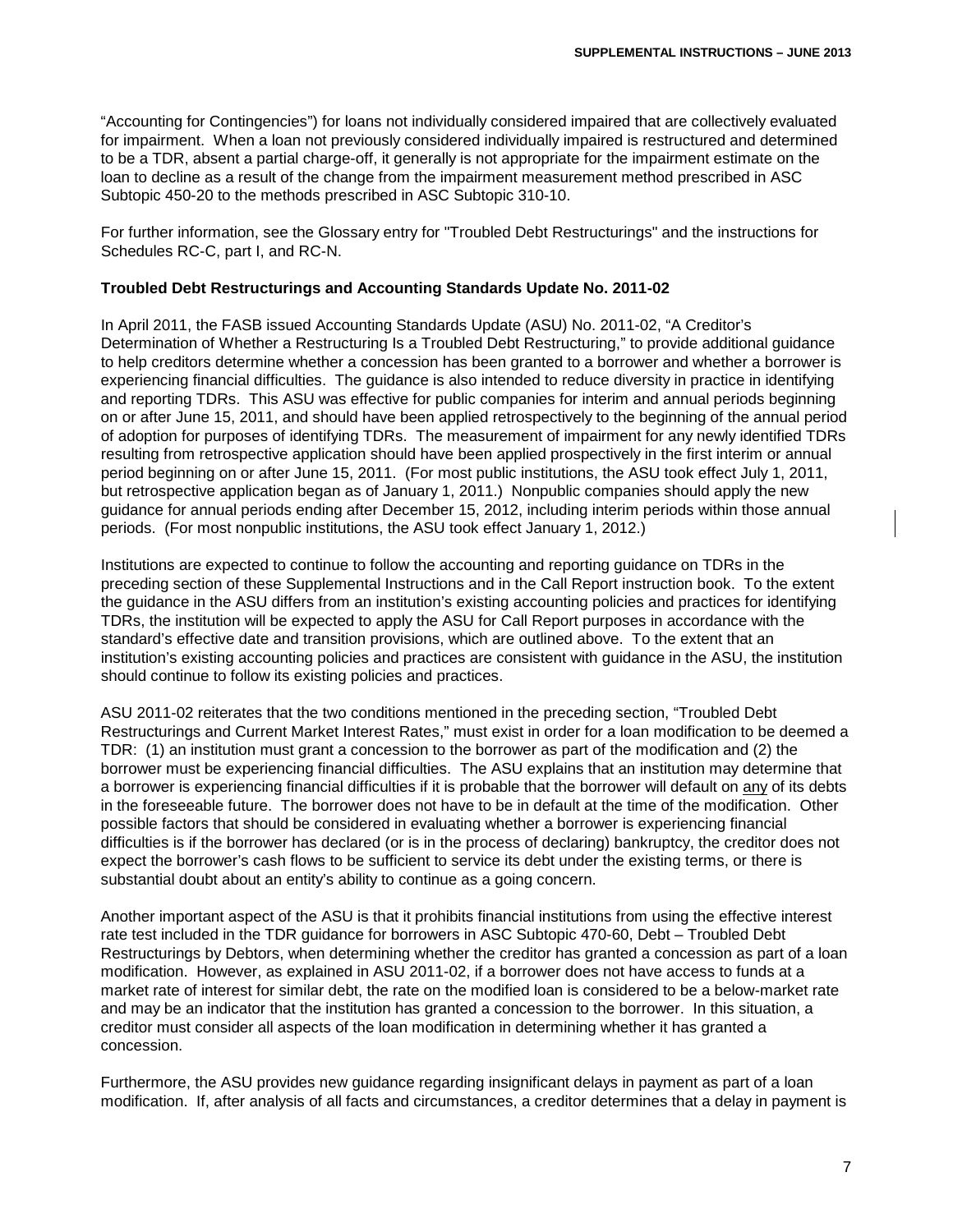insignificant, the creditor has not granted a concession to the borrower. This determination requires judgment and should consider many factors, including, but not limited to, the amount of the delayed payments in relation to the loan's unpaid principal or collateral value, the frequency of payments due on the loan, the original contractual maturity, and the original expected duration of the loan.

For additional information, institutions should refer to ASU 2011-02, which is available at [http://www.fasb.org/jsp/FASB/Page/SectionPage&cid=1176156316498.](http://www.fasb.org/jsp/FASB/Page/SectionPage&cid=1176156316498)

## **Other-Than-Temporary Impairment**

When the fair value of an investment in an individual available-for-sale or held-to-maturity security is less than its cost basis, the impairment is either temporary or other-than-temporary. To determine whether the impairment is other-than-temporary, an institution must apply the applicable accounting guidance as discussed in the Glossary entry for "Securities Activities."

For regulatory capital purposes, any other-than-temporary impairment losses on both held-to-maturity and available-for-sale debt securities related to factors other than credit that are reported, net of applicable taxes, in Schedule RC, item 26.b, "Accumulated other comprehensive income," should be included in Schedule RC-R, item 2, together with the net unrealized gains (losses) on available-for-sale securities that are reported in item 2. Furthermore, when determining the regulatory capital limit for deferred tax assets, an institution may, but is not required to, adjust the reported amount of its deferred tax assets for any deferred tax assets arising from other-than-temporary impairment losses reported, net of applicable taxes, in Schedule RC, item 26.b in accumulated other comprehensive income. An institution must follow a consistent approach over time with respect to this adjustment to the reported amount of deferred tax assets.

In addition, when risk-weighting a held-to-maturity debt security for which an other-than-temporary impairment loss related to factors other than credit was previously recognized in other comprehensive income, include the carrying value of the debt security in column A of Schedule RC-R, item 35. Then, include the pre-tax amount of this impairment loss that has not yet been accreted from accumulated other comprehensive income to the carrying value of the security as a negative number in column B of Schedule RC-R, item 35, and include the amortized cost of the security in the appropriate risk-weight category column of item 35 (provided the security is not a purchased subordinated security that is not eligible for the ratings-based approach). For a security on which an other-than-temporary impairment loss has been recognized, amortized cost is the security's previous amortized cost as of the date of the most recently recognized other-thantemporary impairment loss less the amount of impairment loss recognized in earnings adjusted for subsequent accretion of interest income and payments received on the security.

## **Amending Previously Submitted Report Data**

Should your institution find that it needs to revise previously submitted Call Report data, please make the appropriate changes to the data, ensure that the revised data passes the FFIEC-published validation criteria, and submit the revised data file to the CDR using one of the two methods described in the banking agencies' Financial Institution Letter for the June 30, 2013, report date. For technical assistance with the submission of amendments to the CDR, please contact the CDR Help Desk by telephone at (888) CDR-3111, by fax at (703) 774-3946, or by e-mail at CDR.Help@ffiec.gov.

## **Other Reporting Matters**

For the following topics, institutions should continue to follow the guidance in the specified Call Report Supplemental Instructions:

• Small Business Lending Fund – Supplemental Instructions for March 31, 2013 [\(http://www.ffiec.gov/PDF/FFIEC\\_forms/FFIEC031\\_FFIEC041\\_suppinst\\_201303.pdf\)](http://www.ffiec.gov/PDF/FFIEC_forms/FFIEC031_FFIEC041_suppinst_201303.pdf)